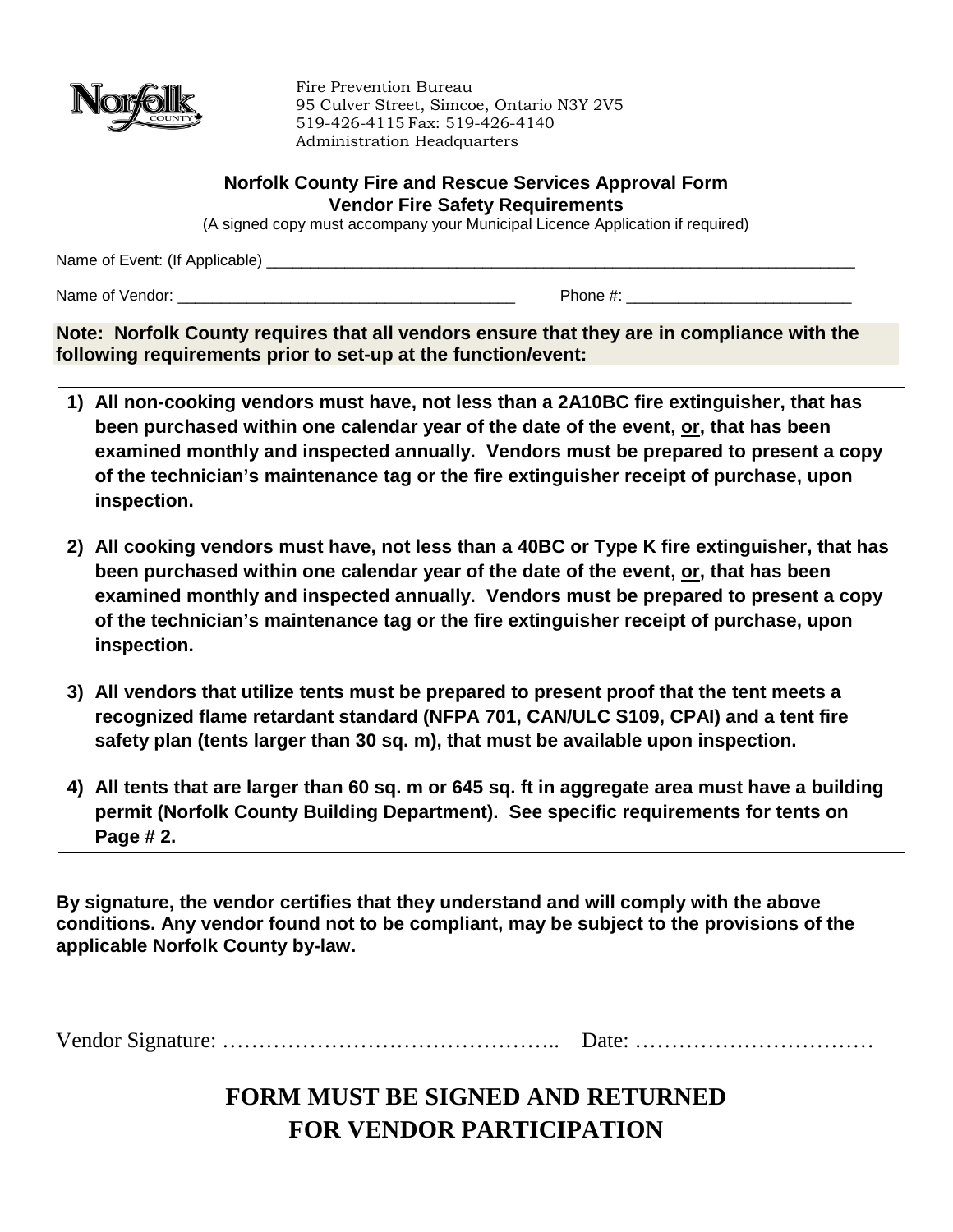#### **Specific Requirements for Tents:**

The event organizer is responsible to ensure that:

- a) Individual tents or a combined group of tents exceeding 60 sq. m or 645 sq. ft. in aggregate area, have a building permit (Contact Norfolk County Building Department – 519-426-4377).
- b) For tents larger than 30 sq. m (323 sq. ft.) that are used for commercial purposes, the following provisions apply:
- where there is no fire alarm system, that a fire watch is maintained at all times,
- ensuring that all tents or tarpaulin materials have been certified as being fire retardant in accordance with **NFPA 701**, **CAN/ULC S-109 or CPAI** standards. Suppliers or rental firms should be asked to confirm that all materials meet at least one of these standards,
- ensuring that cooking with fuel fired appliances, smoking, the use of candles or other open flames is strictly prohibited in any tents used by the public, unless approved by the Chief Fire Official or designate.
- providing and maintaining unobstructed access to at least two (2) remote exits of not less than 91.5 cm. In addition, one exit of not less than 91.5 cm is required for every 144 persons. Exit signs are required at all exits in an enclosed tent,
- ensuring that, where occupant loads exceed 60, occupant load signs are posted,
- ensuring that the ground enclosed by the tent and for at least 3 m outside of the structure, the ground is free of all material or vegetation that will support and allow fire extension,
- ensuring that a fire extinguisher with a minimum of a 2A 10BC rating is located within each tent, and ensuring that a sufficient number of extinguishers are provided so that travel distance does not exceed 24.3 m. The extinguishers must be easily accessible and visible,
- for enclosed tents, providing emergency lighting, (or an attendant with a working flashlight @ each exit) for night-time functions,
- ensuring that no fuel-fired heaters are used in any tent.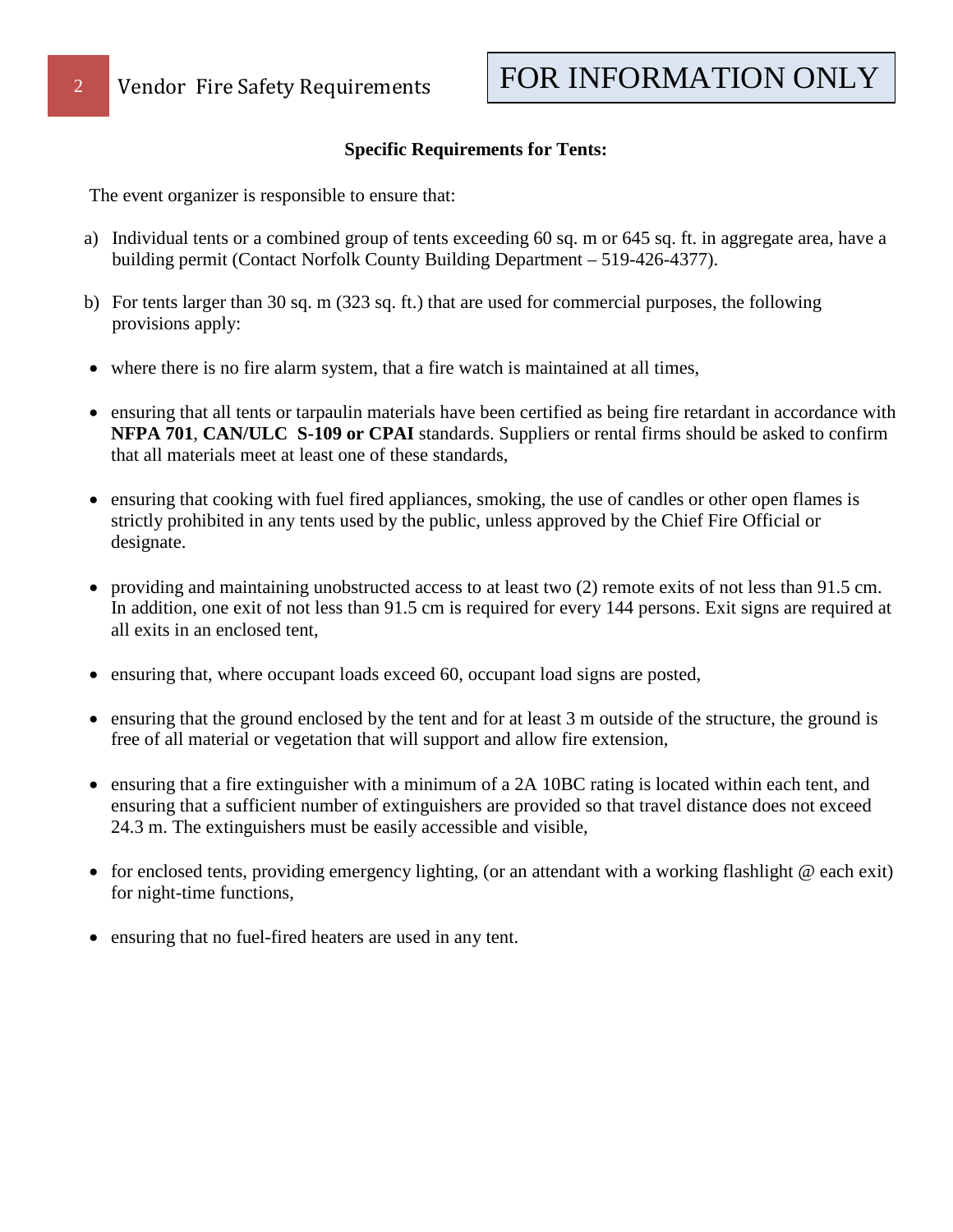# REQUIRED FOR TENTS 30 SQ METRES OR LARGER

#### **Appendix A Tent Fire Safety Plan**

| Occupant Load: Posted: □ Yes □ No                |                                                                                                           |  |
|--------------------------------------------------|-----------------------------------------------------------------------------------------------------------|--|
| Fire Alarm: $\Box$ System or $\Box$ Fire Watch   |                                                                                                           |  |
|                                                  |                                                                                                           |  |
|                                                  |                                                                                                           |  |
| Portable Extinguishers:                          |                                                                                                           |  |
|                                                  | Exit # 2 – Width: ______,                                                                                 |  |
| Flame Resistance Label:                          | $\Box$ Yes $\Box$ No<br>Exit Signs Posted: $\square$ Yes $\square$ No                                     |  |
| <b>Fuel-fired Appliances:</b>                    | $\Box$ Yes $\Box$ No<br>T.S.S.A. Inspection: $\Box$ Yes $\Box$ No                                         |  |
| Tent Site Plan:                                  | 2 Copies – 1 Copy for Fire Department<br>$\Box$ Yes $\ \Box$ No                                           |  |
|                                                  |                                                                                                           |  |
| Responsibilities: a) Keep means of egress clear, | b) Enforce no-smoking policy,<br>c) Hourly Fire inspection Tours & Log,<br>d) Proper use of combustibles, |  |

d) Meet the Fire Department and direct them to the incident,

e) Sound alarm, Call 911 and If possible try and control fire with an extinguisher,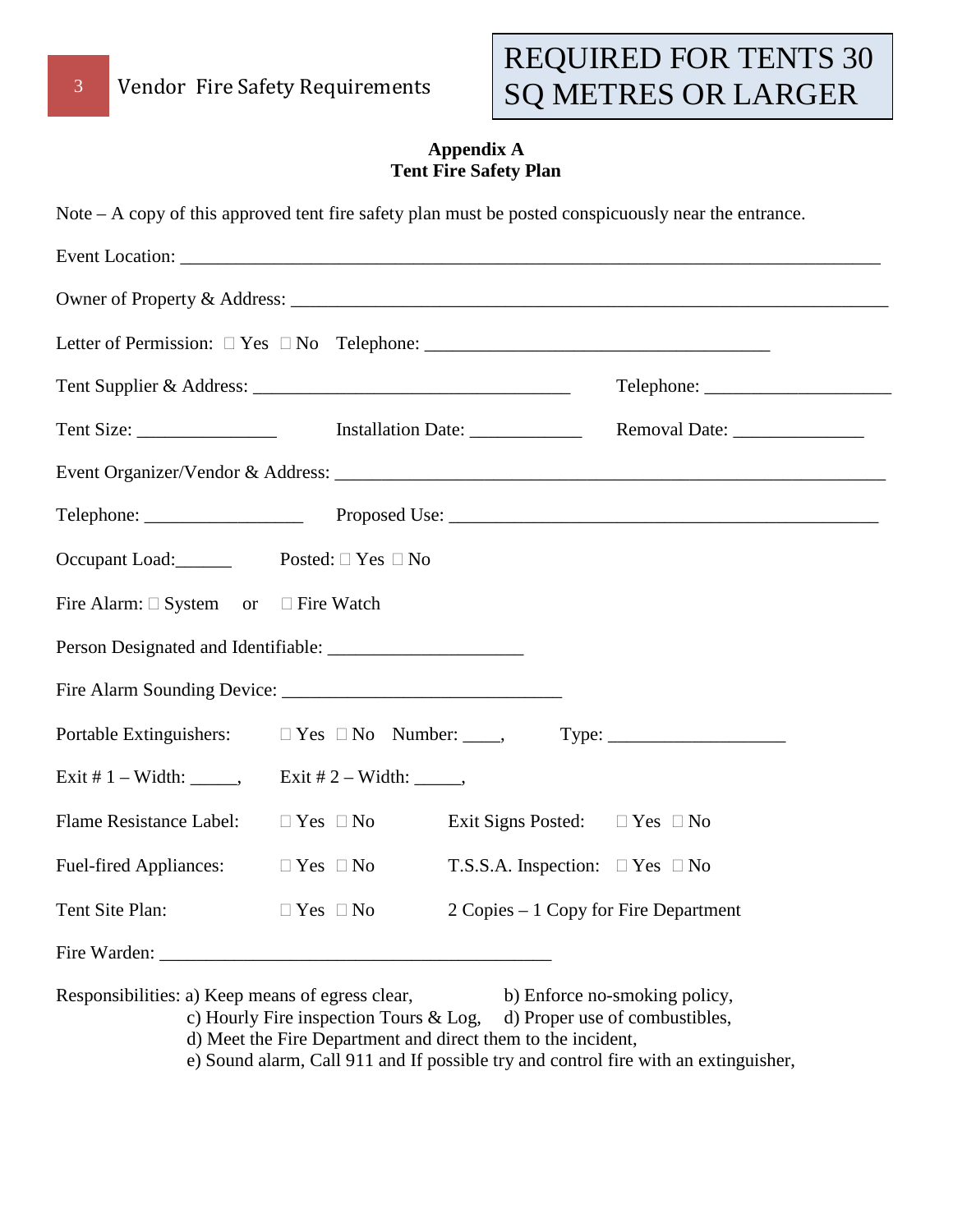# REQUIRED FOR TENTS 30 SQ METRES OR LARGER

### **Tent Safety Site Plan**

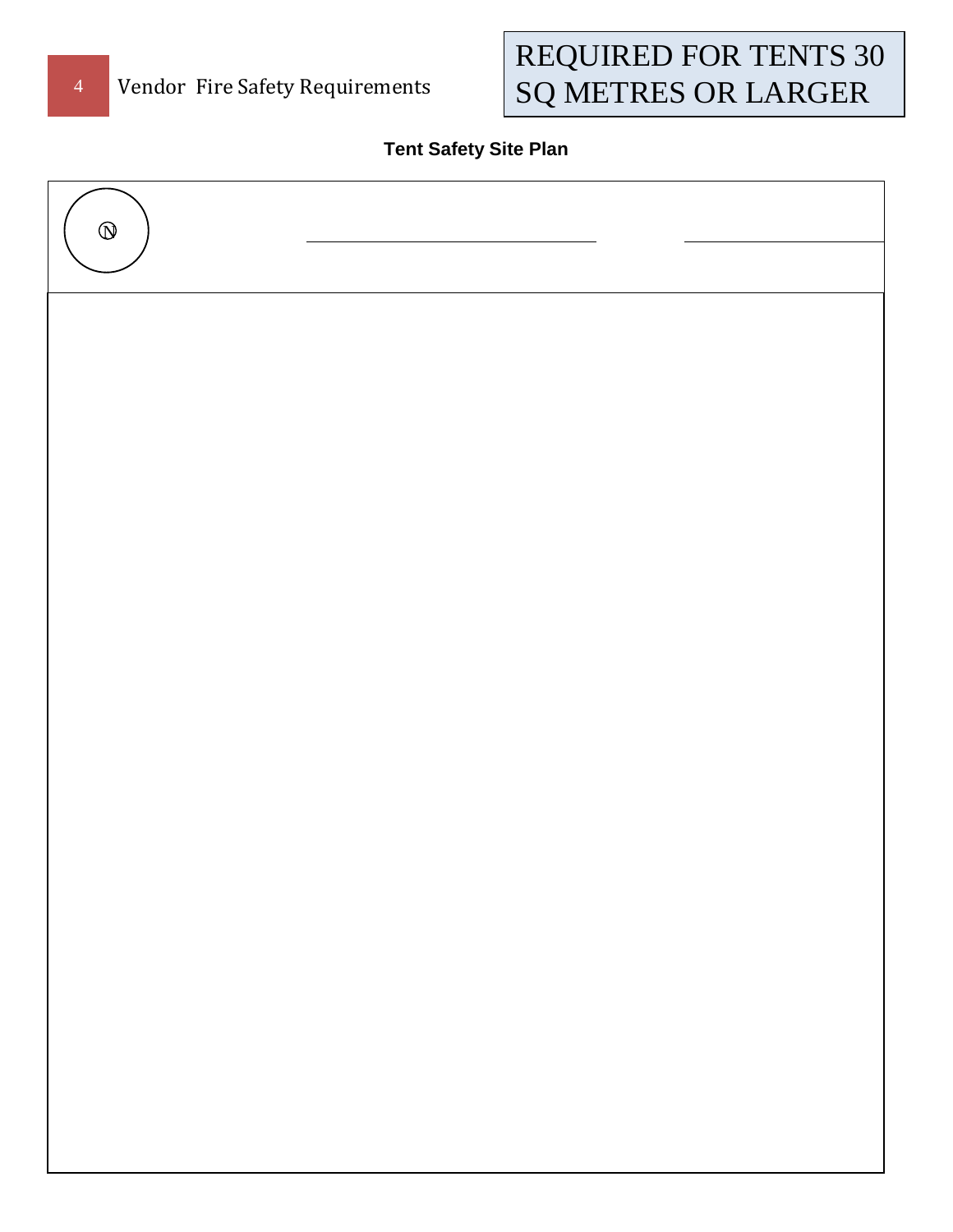## FOR INFORMATION ONLY

#### **Appendix B Ontario Fire Code References**

#### **SECTION 2.9 TENTS AND AIR-SUPPORTED STRUCTURES**

#### **SECTION 2.8 EMERGENCY PLANNING**

#### **Subsection 2.8.1. General**

Application

- 2.8.1.1. (1) The requirements of this Section shall apply to **buildings** containing
- (a) **assembly occupancy** (tents)

#### **Subsection 2.8.2. Fire Safety Plan**

Measures in a fire safety plan

2.8.2.1. (1) A fire safety plan shall include

(a) the emergency procedures to be used in case of fire, including

(i) sounding the fire alarm,

- (ii) notifying the **fire department**,
- (iii) instructing occupants on procedures to be followed when the fire alarm sounds,
- (iv) evacuating occupants, including special provisions for persons requiring assistance,
- (v) the procedures for use of elevators, and
- (vi) confining, controlling and extinguishing the fire,
- (b) the appointment and organization of designated **supervisory staff** to carry out fire safety duties,

(c) the training of **supervisory staff** and instruction of other occupants in their responsibilities for fire safety,

(d) documents, including diagrams, showing the type, location and operation of the **building** fire emergency systems.

(e) the holding of fire drills,

(f) the control of fire hazards in the **building**,

#### **Subsection 2.9.1. General**

2.9.1.1. **Tents** and **air-supported structures** shall be in conformance with the **Building Code**.

2.9.1.2. This Section does not apply to **tents** that have an area of 30 m<sup>2</sup> or less and that are used for camping, personal or other non-commercial uses.

#### **Subsection 2.9.2. Materials**

Flame proofing treatments